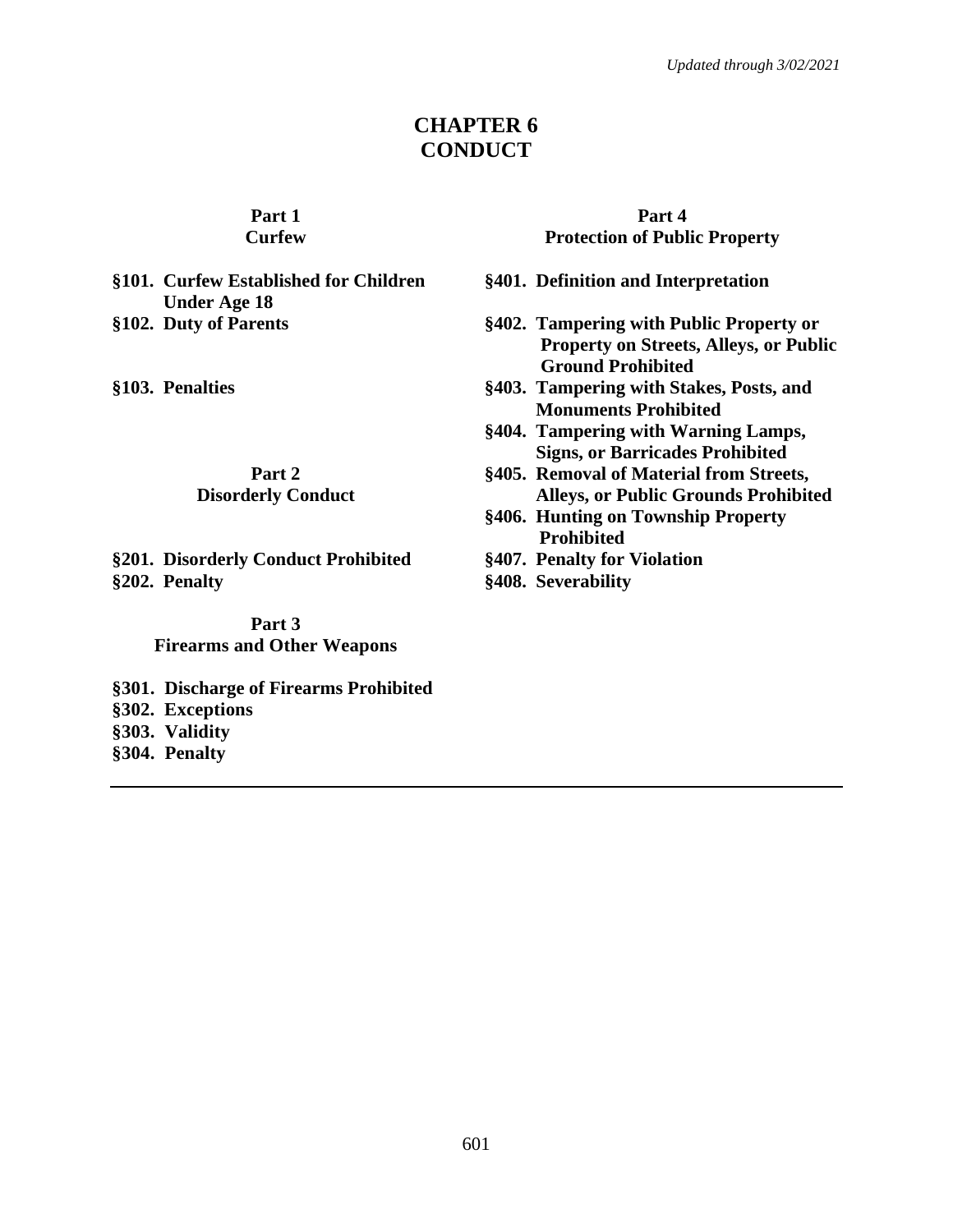## **Part 5**

## **Pornography**

- **§501. Definitions**
- **§502. Lewd Films and Live Theater Productions and Theater Exhibiting the Same Declared a Public Nuisance; Abatement Thereof**
- **§503. Place of Business in Which Lewd Publications Constitute a Part of the Stock in Trade, Lewd Publications Possessed Therein, and Valuable Consideration Received for Sales Thereof, Declared a Public Nuisance; Abatement Thereof**
- **§504. Massage Parlors of Model Studios Used for Purposes of Lewdness, Assignations, of Prostitution, or Upon Which Such Acts Occur, Declared a Public Nuisance; Abatement Thereof**
- **§505. Knowledge of Nuisance Presumed From Notice of Order of Abatement, Responsibility of Parties Therefor; Abatement of Such Nuisances**
- **§506. Action to be Taken by the Sewickley Community Relations Panel**
- **§507. Action to be Taken by the Board of Supervisors of Sewickley Township**
- **§508. Forfeiture to the General Fund of the Township, Cost of Abatement; Manner of Collection**
- **§509. Action to be Taken by the Township Solicitor**
- **§510. Penalty**
- **§511. Severability**

#### **Part 1 Curfew**

## **§101. Curfew Established for Children Under Age 18.**

No child under the age of eighteen (18) shall be upon any of the public streets, highways, alleys, parks, or other public places in the Township of Sewickley, between the hours of 11:00 P.M. and 6:00 A.M. of the following day, unless such child is accompanied by his parent or guardian, or if a legally recognized employment makes it necessary for such child to be in or upon said public streets, highways, alleys, parks, or other public places during such time.

## **§102. Duty of Parents.**

No parent, guardian, or other person having legal care or custody of a child under the age of eighteen (18) shall allow or permit such child to be in or upon any of the public streets, highways, alleys, parks or other public places of the Township of Sewickley between the hours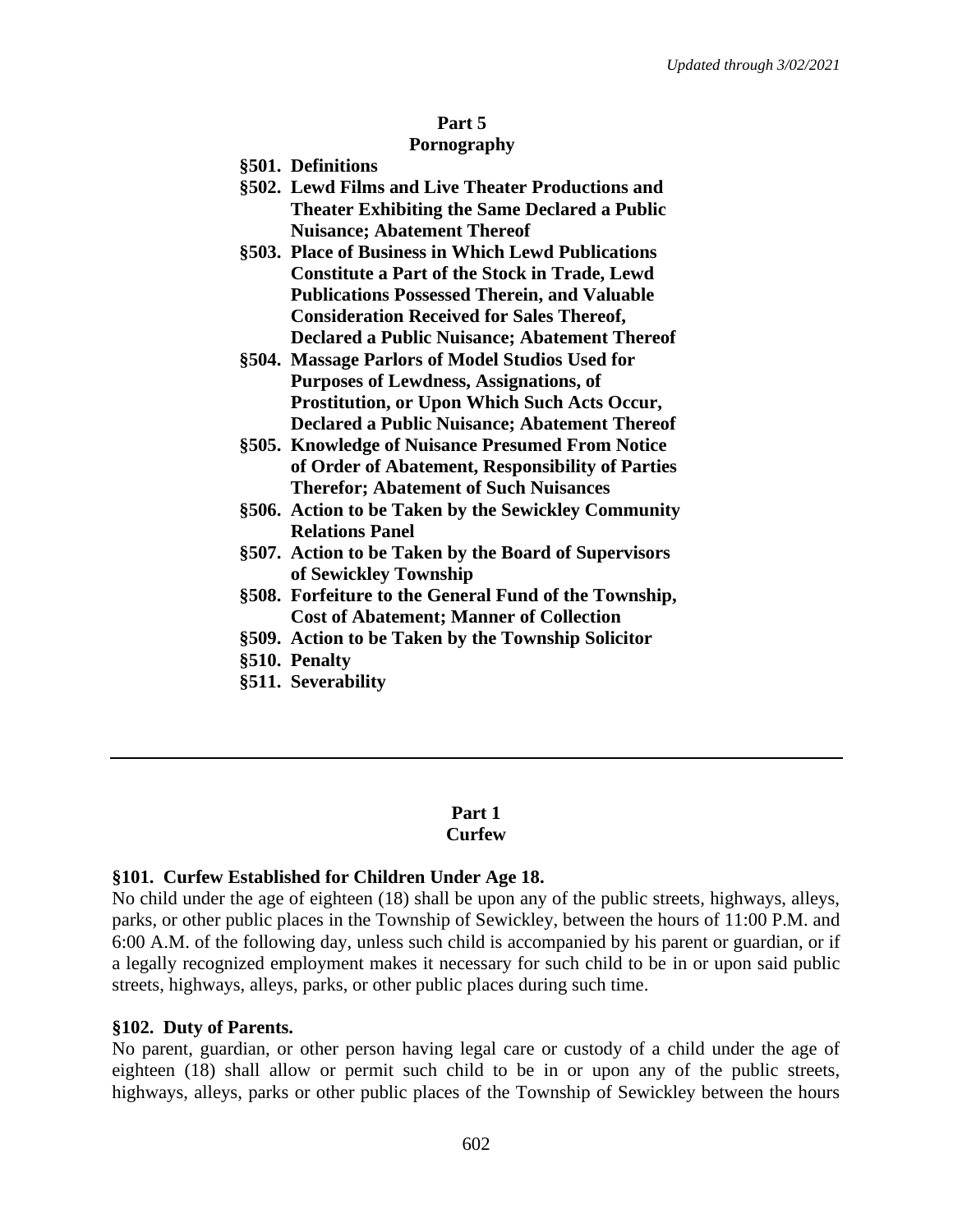of 11:00 P.M. and 6:00 A.M. of the following day, except as provided in §101 of this Part 1.

## **§103. Penalties.**

Any person who shall violate any provision of this Part 1 shall, upon conviction thereof, be sentenced to pay a fine of not more than three hundred dollars (\$300.00) and costs of prosecution, or, to undergo imprisonment for not more than thirty (30) days.

## **Part 2 Disorderly Conduct**

### **§201. Disorderly Conduct Prohibited.**

Disorderly conduct is hereby prohibited within the Township of Sewickley. A person is guilty of disorderly conduct if, with intent to cause public inconvenience, annoyance or alarm, or recklessly creating a risk thereof, he:

- 1. engages in fighting or threatening, or in violent or tumultuous behavior;
- 2. makes unreasonable noise;
- 3. uses obscene language, or makes any obscene gestures; or
- 4. creates a hazardous or physically offensive condition by any act which serves no legitimate purpose of the actor.

Provided: as used in this section, the word "public" means affecting or likely to affect persons in a place to which the public or a substantial group has access; among the places included are streets, alleys, and sidewalks, transport facilities, schools, prisons, apartment houses, places of business, or amusement, any neighborhood, or any premises which are open to the public.

### **§202. Penalty.**

Any person who shall violate any provision of this Part 2 shall, upon conviction thereof, be sentenced to pay a fine of not more than three hundred dollars (\$300.00) and costs of prosecution, or, to undergo imprisonment for not more than thirty (30) days.

### **Part 3**

### **Firearms and Other Weapons**

### **§301. Discharge of Firearms Prohibited.**

No person shall at any time, except as hereafter provided, discharge any gun or firearm of any type within the Township of Sewickley, of Westmoreland County, Pennsylvania.

### **§302. Exceptions.**

Exempted from this Part 3 are discharges of (a) guns or firearms where the firearms are lawfully used in hunting, as provided for by the Pennsylvania Game Law and regulations of the Game Commission; (b) guns or firearms on a shooting range established, maintained, and controlled by a sportsmen group or game association having not less than 25 members, and with the permission of such group or association; (c) guns and firearms more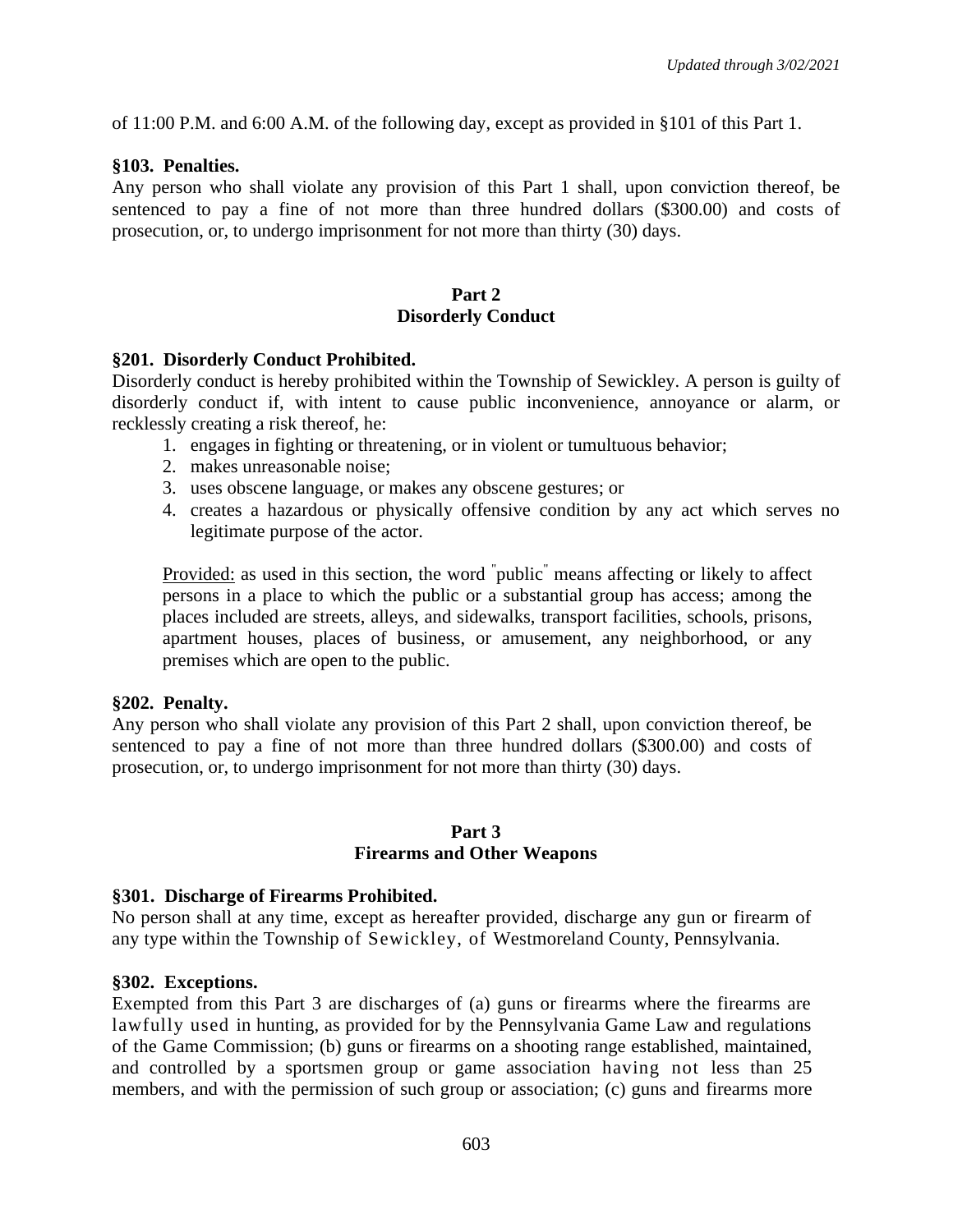distant than 500 feet from any public road or any dwelling or building, provided that no discharge of any gun or firearm shall be made at any distance if made in the general direction of any house, barn, or building; any public road; any person or gathering or group of people; any cattle, horses, or other animals; or any place where danger to person or property exists at time of discharge.

## **§303. Validity.**

Should any section or provision of this Part 3 be declared by a court of competent jurisdiction to be invalid, such decision shall not affect the validity of the ordinance as a whole or any other parts thereof.

## **§304. Penalty.**

Any owner, person, firm, association, or corporation who shall violate any of the provisions of this Part 3 shall, upon conviction thereof, be liable to pay a fine or penalty of not less than five dollars (\$5.00) nor more than three hundred dollars (\$300.00) for each and every offense. A new and separate offense shall be deemed to have been committed for each day that said violation exists. All fines and penalties imposed by this Part 3 are recoverable by summary proceedings before any district magistrate, and all suits or actions at law instituted for the recovery thereof are to be in the name and for the use of the Township, against which offense is committed, and, upon recovery thereof, all such fines and penalties are to be paid into the treasury of the Township.

## **Part 4 Protection of Public Property**

### **§401. Definition and Interpretation.**

As used in this Part 4 the term "person" shall include any individual, corporation, firm, partnership, association or other legal entity. The singular shall include the plural, and masculine shall include the feminine and the neuter.

## **§402. Tampering with Public Property or Property on Streets, Alleys, or Public Ground Prohibited.**

No person shall destroy or injure in any way whatsoever or tamper with or deface any public property of the Township of Sewickley, within or without the Township, or any grass, walk, lamp, ornamental work, building, street light, road or traffic sign, on or in any of the streets, alleys, sidewalks, or public grounds in the Township of Sewickley.

### **§403. Tampering with Stakes, Posts, and Monuments Prohibited.**

No person shall in any manner interfere with or meddle with or pull, drive, change, alter, or destroy any stake, post, monument, or other evidence of any elevation, grade, line, location, corner, or angle in the Township of Sewickley made, placed or set, or hereafter made, placed or set, or caused to be done by the authorities of the Township in any survey of or in any street, alley, or public ground in the Township, to evidence the location, elevation, line, grade, corner, or angle of any public street, alley, sidewalk, curb, gutter, drain, or other public work, matter, or thing.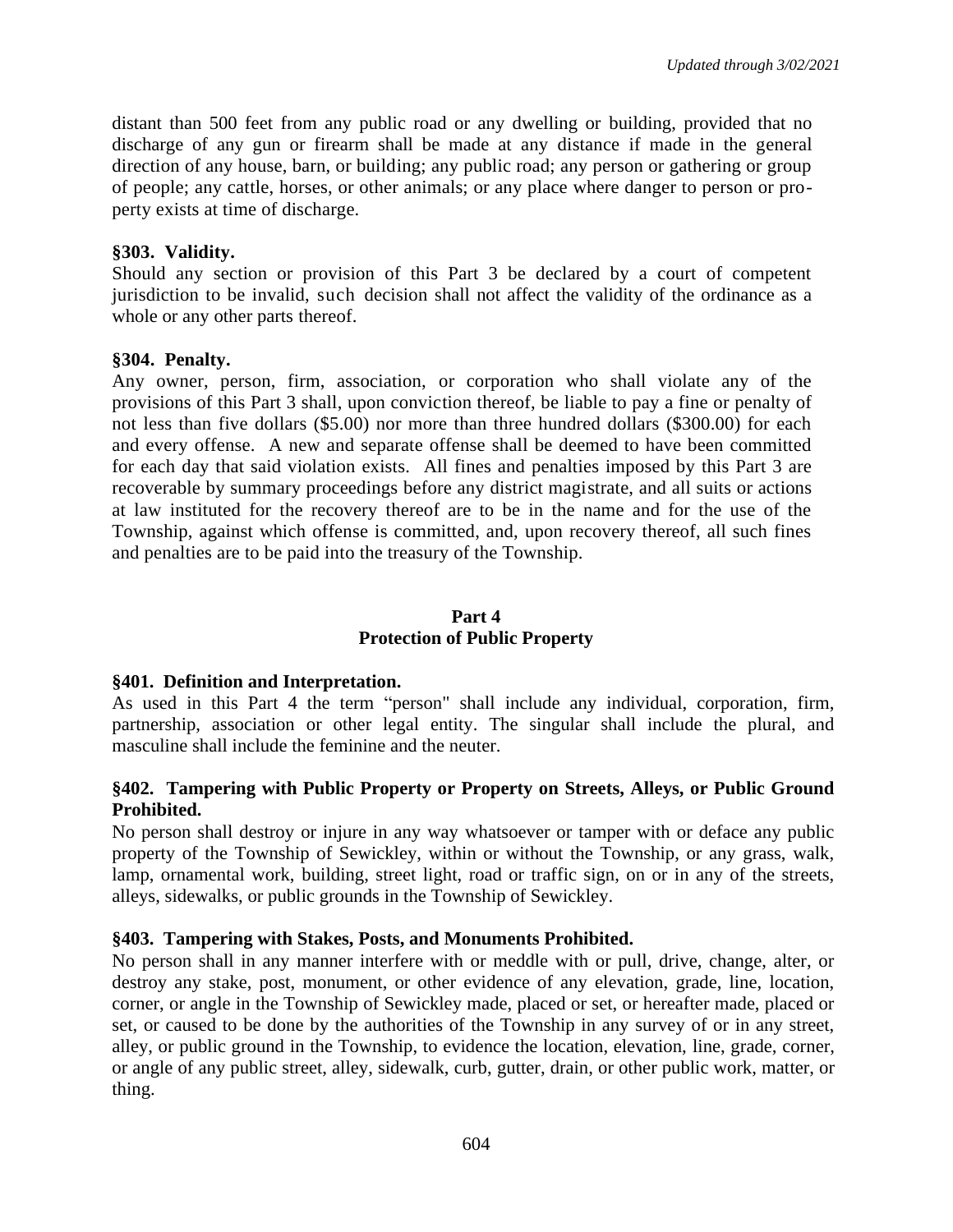## **§404. Tampering with Warning Lamps, Signs, or Barricades Prohibited.**

No person shall destroy or remove or deface or obliterate or cover up any lamp, warning sign or barricade erected by the authorities of the Township or by any person doing work by permission of the authorities of the Township on any of the streets, alleys, sidewalks, or bridges in the Township or on any public grounds of the Township, within or without the Township, as a warning of danger.

### **§405. Removal of Material from Streets, Alleys, or Public Grounds Prohibited.**

No person shall take any earth, stone, or other material from any of the streets, alleys, or public grounds in the Township.

## **§406**. **Hunting on Township Property Prohibited.**

No person shall hunt for, capture or kill or attempt to capture or kill or aid or assist in the capturing or killing of, in any manner, any wild bird or wild animal of any description, either game or otherwise on any property owned by the Township of Sewickley, unless specific permission is granted for a designated area by authority of the Township's Board of Supervisors.

### **§407. Exceptions.**

This Part 4 shall not apply to normal activities in connection with the construction, maintenance, and repair of streets, alleys, sidewalks, and public grounds and the structures and fixtures located thereon or therein, or to incidental results of work done thereon or therein upon permit from or by authority of the Township.

### **§408. Penalty for Violation.**

Any person who shall violate any provision of this Part 4 shall, upon conviction thereof, be sentenced to pay a fine of not more than three hundred dollars (\$300.00) and costs of prosecution, or, to undergo imprisonment for not more than thirty (30) days. Provided: each violation of any provision of this Part, and each day the same is continued, shall be deemed a separate offense, and the fact that a violator has been penalized, after hearing, as herein provided, shall not preclude the Township or other injured party from taking proper legal action to recover damages resulting from such violation.

### **§409. Severability.**

The provisions of this Part 4 shall be severable, and if any of its provisions shall be held to be unconstitutional, illegal, or otherwise invalid, such decision shall not affect the validity of any of the remaining provisions of this Part. It is hereby declared as a legislative intent that this Part would have been adopted had such unconstitutional, illegal, or otherwise invalid provision not been included herein.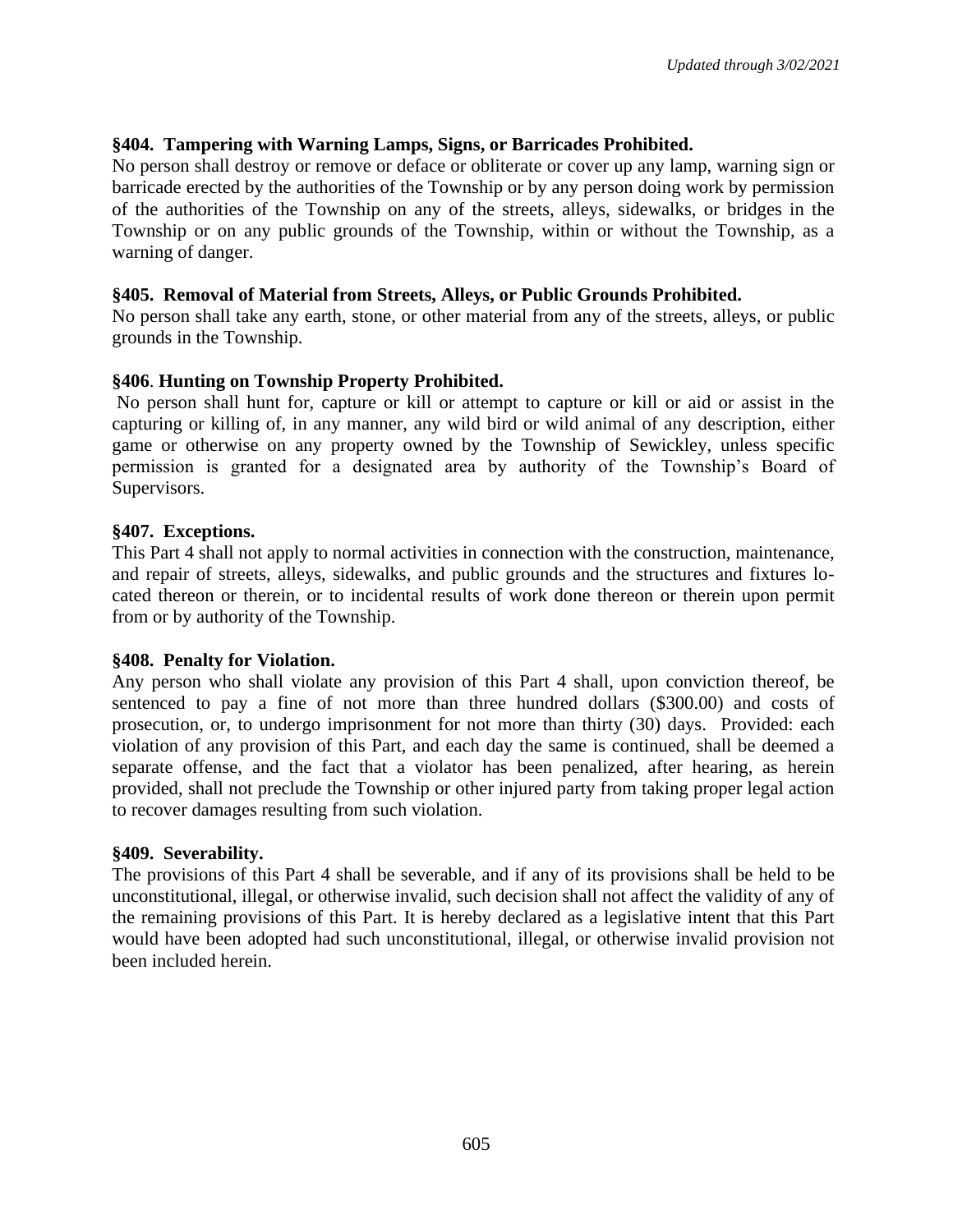## **Part 5 Pornography**

## **§501. Definitions.**

- A. "Knowledge" or "knowledge of such nuisance" means having knowledge of the contents and character of the patently offensive sexual conduct or other content which appears in the Motion Picture Film, Publication, or Live Theater Production, or knowledge of the acts of lewdness, assignation, or prostitution which occur in any Place.
- B. "Lewd" Matter means any Matter:
	- 1. which the average person, applying contemporary community standards, would find, when considered as a whole, appeals to the prurient interest; and
	- 2. which depicts or describes patently offensive representations or descriptions of: a. ultimate sexual acts, normal or perverted, actual or simulated; or
		- b. masturbation, excretory functions, or exhibition of the genitals or genital area.

Nothing herein contained is intended to include: or proscribe any matter which, when considered as a whole, and in the context in which it is used, possesses serious literary, artistic, political or scientific value.

- C. "Live Theater Production" shall mean any dramatic, musical or comedic production performed in the presence of a live audience.
- D. "Massage" shall mean any method of treating the whole or parts of the human body, for remedial, hygienic or other purposes, consisting of rubbing, stroking, kneading, or any similar treatment, accomplished by hand or by the use of any object or instrument.
- E. "Massage Parlor" shall mean any building or structure or portion thereof, located within the Township, at which massage services are offered, with or without the payment of a fee.
- F. "Matter" shall mean a Motion Picture Film, Live Theater Production, Publication, or all three.
- G. "Model Studio" means:
	- 1. Any Place where there is conducted the business of furnishing figure models who pose in the nude or for the purpose of being observed or viewed by any person or of being sketched, painted, drawn, sculptured, photographed or otherwise similarly depicted for persons who pay a fee, or other consideration or compensation, or a gratuity, for the right or opportunity so to depict the figure model, or for admission to, or for permission to remain upon, or as a condition for remaining upon the Place; or
	- 2. Any place where there is conducted the business of furnishing or providing or procuring, for a fee or other consideration or compensation or gratuity, figure models who pose in the nude to be observed or viewed by any person or to be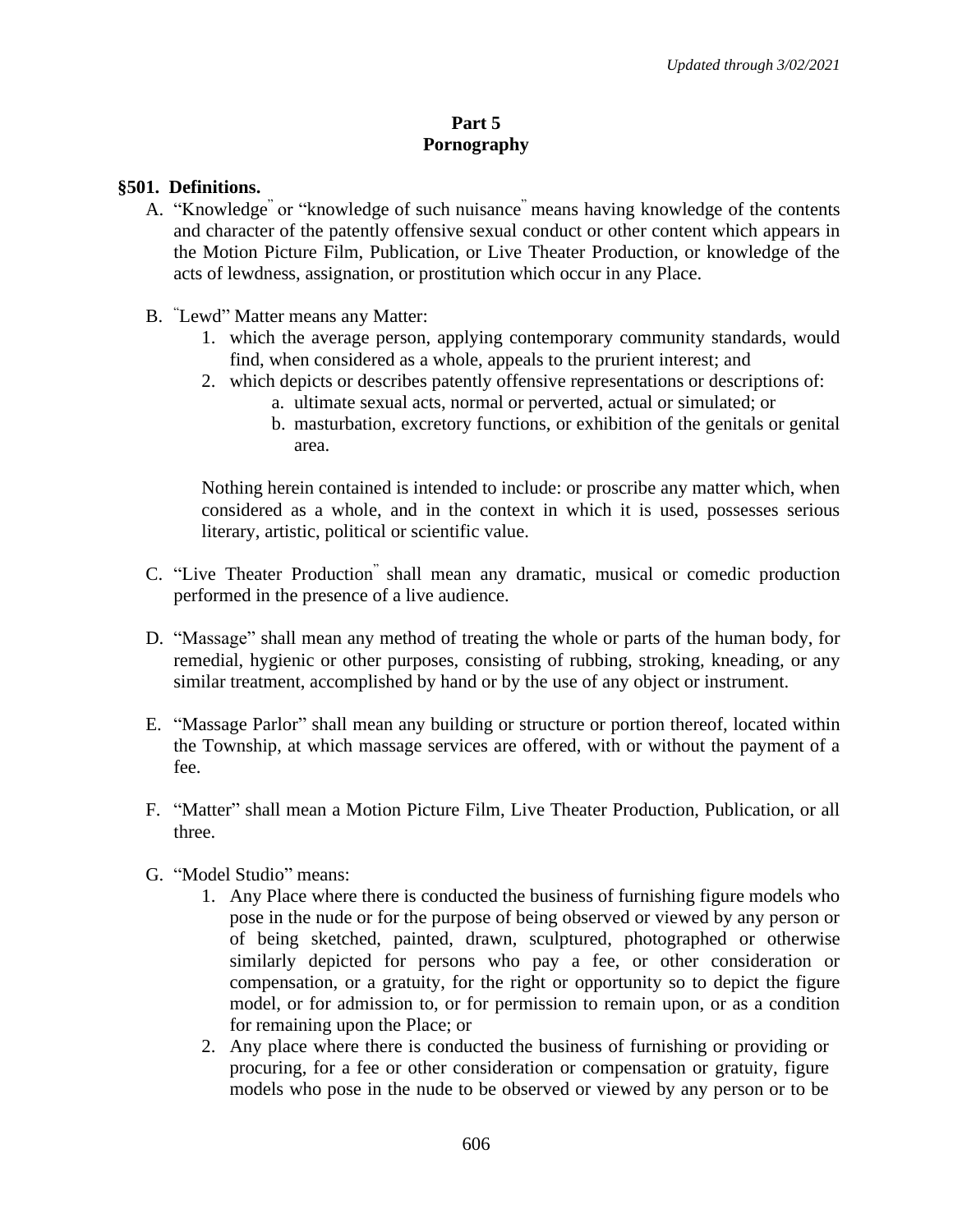sketched, painted, drawn, sculptured, photographed or otherwise similarly depicted.

- 3. Exception. The words "Model Studio" do not include:
	- a. Any studio which is operated by any state college or junior college, public or private school, or any governmental agency wherein the person, firm, association, partnership or corporation so operating has met the requirements established by the Commonwealth of Pennsylvania for the issuance or conferring of, and is in fact authorized thereunder to issue and confer, a diploma or honorary diploma; or
	- b. Any Place where there is conducted the business of furnishing, providing or procuring figure models solely for any studio described in subsection (a) of this subsection.
- H. "Motion Picture Film" shall include any:
	- 1. film or plate negative;
	- 2. film or plate positive;
	- 3. film designed to be projected on a screen for exhibition;
	- 4. films, glass slides or transparencies, either in negative or positive form, designed for exhibition by projection on a screen; or
	- 5. video tape or any other medium used to electronically reproduce images on a screen.
- I. "Nude" shall include:
	- 1. completely without clothing; or
	- 2. with the human male or female genitals, pubic area or buttocks with less than a full opaque covering or the showing of the female breast with less than a fully opaque covering of any portion thereof below the top of the nipple, or the covered male genitals in a discernibly turgid state.
- J. "Person" means any individual, partnership, firm, association, corporation or other legal entity.
- K. "Place" includes, but is not limited to, any building, structure or space, or any separate part or portion thereof, whether permanent or not, or the ground itself.
- L. "Publication" shall include any book, magazine, article, pamphlet, writing, printing, illustration, picture, sound recording, or a Motion Picture Film which is displayed in an area open to the public, offered for sale or exhibited in a coin-operated machine.
- M. "Sale" means a passing of title or right of possession from a seller to a buyer for valuable consideration, and shall include, but is not limited to, any lease or rental arrangement or other transaction wherein or whereby any valuable consideration is received for the use of, or transfer of possession of lewd matter.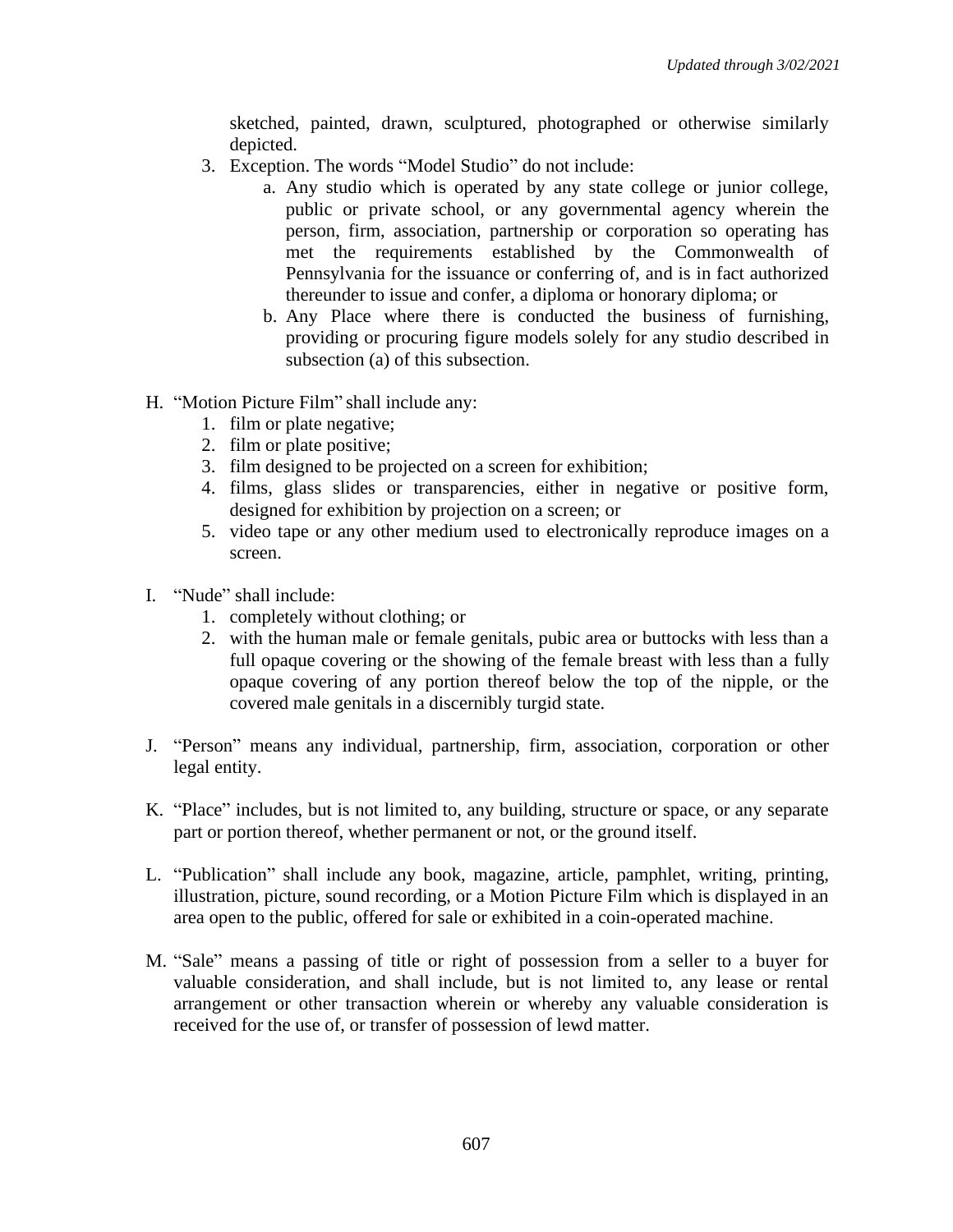## **§502. Lewd Films and Live Theater Productions and Theater Exhibiting the Same Declared a Public Nuisance; Abatement Thereof.**

- A. Any and every Place in the Township where lewd Motion Picture Films or Live Theater Productions are publicly exhibited or possessed for the purpose of such exhibition; and any and every Place in the Township where a lewd Motion Picture or Live Theater Production is publicly or repeatedly exhibited, or possessed for the purpose of such exhibitions, is a public nuisance.
- B. Any and every lewd Motion Picture Film which is publicly exhibited or possessed for such purpose at a place which is a public nuisance under Section 2(A) above, is a public nuisance per se.
- C. From and after service on the owner or operator of the theater, or its manager, or acting manager, or person then in charge of such Place, of a true and correct copy of this ordinance and a true and correct copy of the Resolution and order of summary abatement provided for in Section 506 hereof, all monies paid thereafter as admission price to such exhibitions or productions are also declared to be a public nuisance, as personal property used in conducting and maintaining a declared public nuisance.

## **§503. Place of Business in Which Lewd Publications Constitute a Part of the Stock in Trade, Lewd Publications Possessed Therein, and Valuable Consideration Received for Sales Thereof, Declared a Public Nuisance; Abatement Thereof.**

- A. Any and every Place in the Township where Lewd Publications constitute a part of the stock in trade is a public nuisance.
- B. Any and every Lewd Publication possessed at a Place which is a public nuisance under Section 503(A) above, is a public nuisance per se.
- C. From and after service on the owner or operator of such Place, or its manager, or acting Manager, or person then in charge of such Place, of a true and correct copy of this ordinance and a true and correct copy of the resolution and order of summary abatement provided for in Section 506 hereof, all valuable consideration received for the sale of such Lewd Publications is also declared to be a public nuisance, as personal property used in conducting and maintaining a declared public nuisance.

## **§504. Massage Parlors of Model Studios Used for Purposes of Lewdness, Assignations, of Prostitution, or Upon Which Such Acts Occur, Declared a Public Nuisance; Abatement Thereof.**

- A. Every Massage Parlor or Model Studio, which, as a regular course of business, is used for the purposes of lewdness, assignation, or prostitution, and every such Massage Parlor or Model Studio in or upon which acts of lewdness, assignations, or prostitution, are held or occur, is a public nuisance which shall be enjoined, abated and prevented.
- B. From and after service on the owner or operator of such Place, or its manager, or acting manager, or person then in charge of such Place, of a true and correct copy of this ordinance and a true and correct copy of the Resolution and order of summary abatement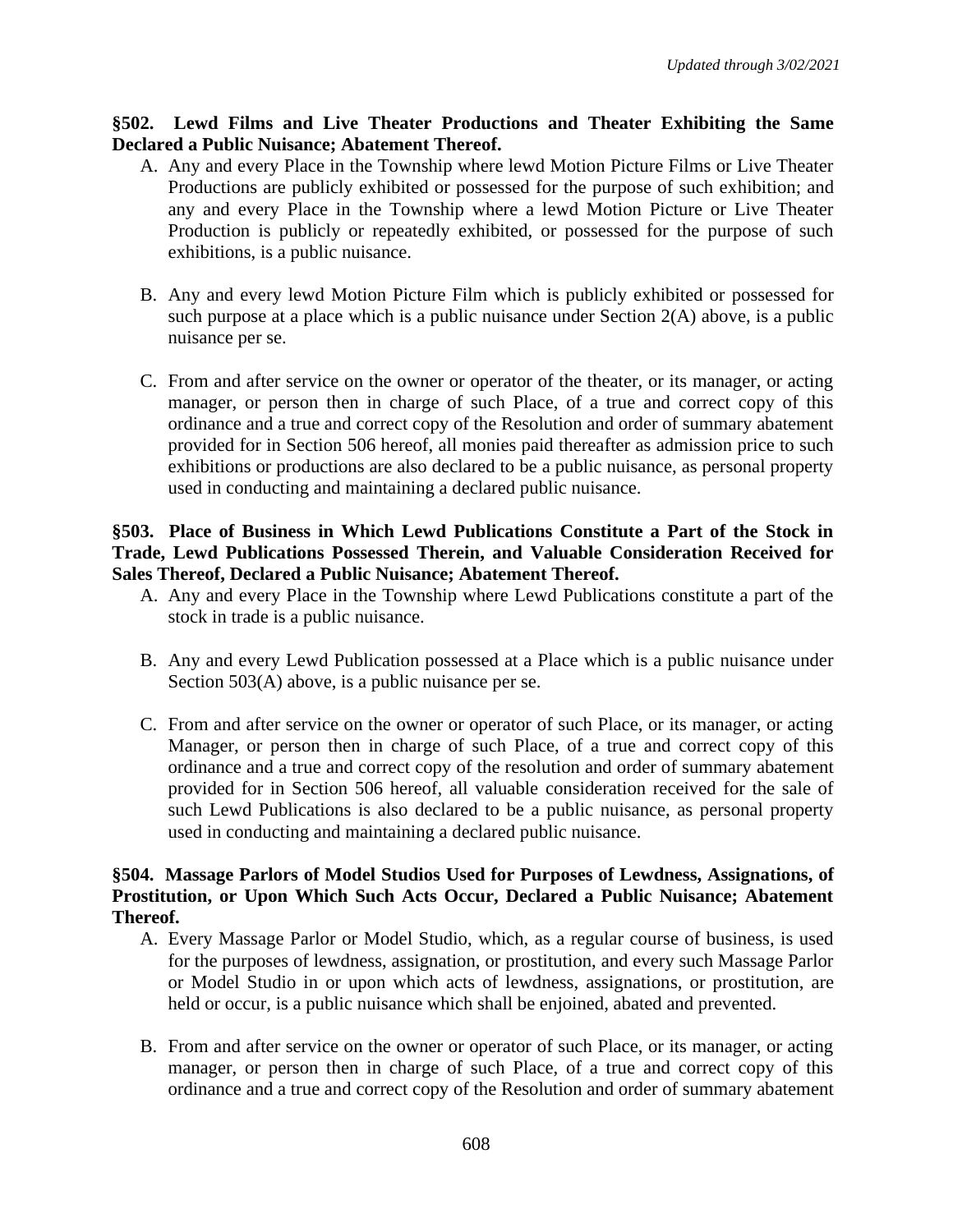provided for in Section 506 hereof, all monies or other valuable consideration paid for, services rendered to customers are also declared to be a public nuisance, as personal property used in conducting and maintaining a declared public nuisance.

## **§505. Knowledge of Nuisance Presumed From Notice of Order of Abatement; Responsibility of Parties Therefor; Abatement of Such Nuisances.**

- A. Upon and after receiving notice through service of a true and correct copy of this ordinance and a true and correct copy of the Resolution and order of summary abatement provided for in Section 506 hereof, any and every Person who shall own, legally, or equitably, lease, maintain, manage, conduct or operate a Theater or Place in the Township which is declared to be a public nuisance as set forth and stated in Sections 502, 503, or 504 of this ordinance, is deemed to be a Person who has knowledge of such nuisance for the purpose of this ordinance, and is, thereafter, responsible for its maintenance, and shall be liable therefor.
- B. The Places and Matters declared to be public nuisances under Sections 502, 503, or 504 shall be abated us provided for herein,

## **§506. Action to be Taken by the Sewickley Community Relations Panel.**

The Sewickley Community Relations Panel shall investigate all complaints that activity constituting a public nuisance, as defined in Sections 502, 503, or 504 of this ordinance, exists in the Township. The Panel shall investigate the facts surrounding any such complaint and make recommendations to the Board of Supervisors as to the application of this ordinance to such activity. The recommendation shall include the evidentiary facts considered by the Panel in arriving at its recommendation. If the Panel recommends to the Board of Supervisors that any such activity constitutes a public nuisance under this ordinance, the stated evidentiary facts shall include those set forth at Section 507(C) of this ordinance.

### **§507. Action to be Taken by the Board of Supervisors of Sewickley Township.**

Upon the recommendation of the Community Relations Panel that a public nuisance, as defined in Sections 502, 503, or 504 of this ordinance, exists in the Township, and upon the Board of Supervisors' specific finding that such a public nuisance exists in the Township, the Board of Supervisors in applying the provisions of this ordinance to such nuisance, shall provide for the following by Resolution:

- A. Declare the fact that such nuisance exists;
- B. Set forth the description or legal description and street address of the Place which constitutes the nuisance;
- C. Set forth the evidentiary facts considered by the Board of Supervisors in arriving at its factual determination.
	- 1. In the case of a Motion Picture Film or Live Theater Production, such shall include a recitation of the particular sexual conduct and acts which the Board of Supervisors finds are patently offensive, and the basis for the finding by the Board of Supervisors that (a) such Motion Picture Film or Live Theater Production is publicly exhibited or produced in the course of business, or that (b)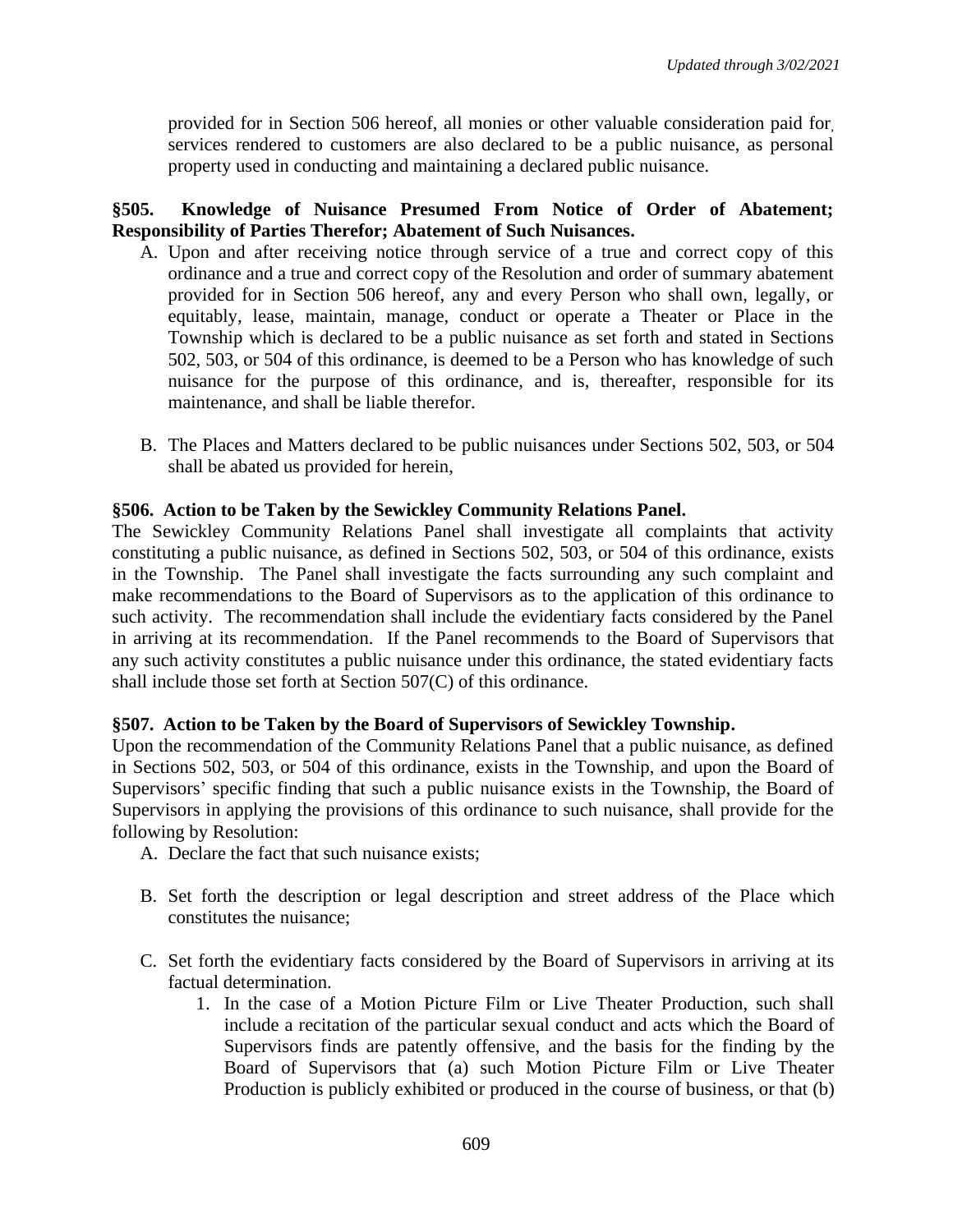such Motion Picture Film or Live Theater Production is publicly or repeatedly exhibited or produced, or held for such exhibition or production at the Place declared to be a nuisance.

- 2. In the case of a Publication, such shall include a recitation of (a) the particular Publications or types of Publications considered by the Board of Supervisors, and those which the Board of Supervisors finds to be, patently offensive, and (b) the basis for the finding by the Board of Supervisors that such Publications are displayed, sold or held for sale at any Place found by the Board of Supervisors to be a public nuisance, and (c) the basis of the finding by the Board of Supervisors that such Publications constitute a part of the stock in trade of such Place of business or other Place.
- 3. In the case of a Massage Parlor or Model Studio, such shall include a recitation of (a) the particular acts of lewdness, assignation, or prostitution which have occurred, and (b) the basis for the finding by the Board of Supervisors that such acts occur in the course of business.
- D. Order all Persons described in Section (5) hereof to summarily abate such public nuisance within twenty-four hours of service of such order on any such Persons, by terminating the exhibition, sale or possession for sale of such Lewd Matter or by ceasing to use the Place where the nuisance is declared to exist or by terminating the use of said Place for the purposes of Lewdness, assignation, or prostitution, or causing the same to be terminated, and notifying the Board of Supervisors of compliance therewith by sworn affidavit as ordered by the action of the Board of Supervisors in such Resolution.
- E. Order the Municipal Solicitor to proceed to do all things necessary to abate such public nuisance through judicial proceedings and to conclude such proceedings as expeditiously as is permissible under the law, including requesting the Court to advance such proceedings on the calendar of the Court.
- F. Inform and give notice to persons designated in Section 505(A):
	- 1. That the Board of Supervisors has determined that a public nuisance presently exists at such Place and address, and that, under Section 5(A) of said ordinance, they are deemed to have knowledge hereof and are responsible therefor.
	- 2. That in the event the order of the Township is not complied with within twentyfour hours, the Board of Supervisors has ordered the Township Solicitor, as provided for under Section 509 hereof, to commence necessary legal proceedings naming such Persons as defendants in a civil action to abate the public nuisance judicially under Section of this ordinance, and that under Sections 508(A) and 508(B) of this Ordinance, the costs of abatement of such civil abatement action filed including investigative costs, court costs, attorney' s fees, and other expenses, are made a special assessment against the property upon which such nuisance is being maintained and, upon their determination in such court action, will, by separate legal procedure, be made a lien against such property and a personal obligation against any Person deemed to be in violation of this ordinance.
	- 3. All Lewd. Motion Picture Films or Lewd Publications being used in conducting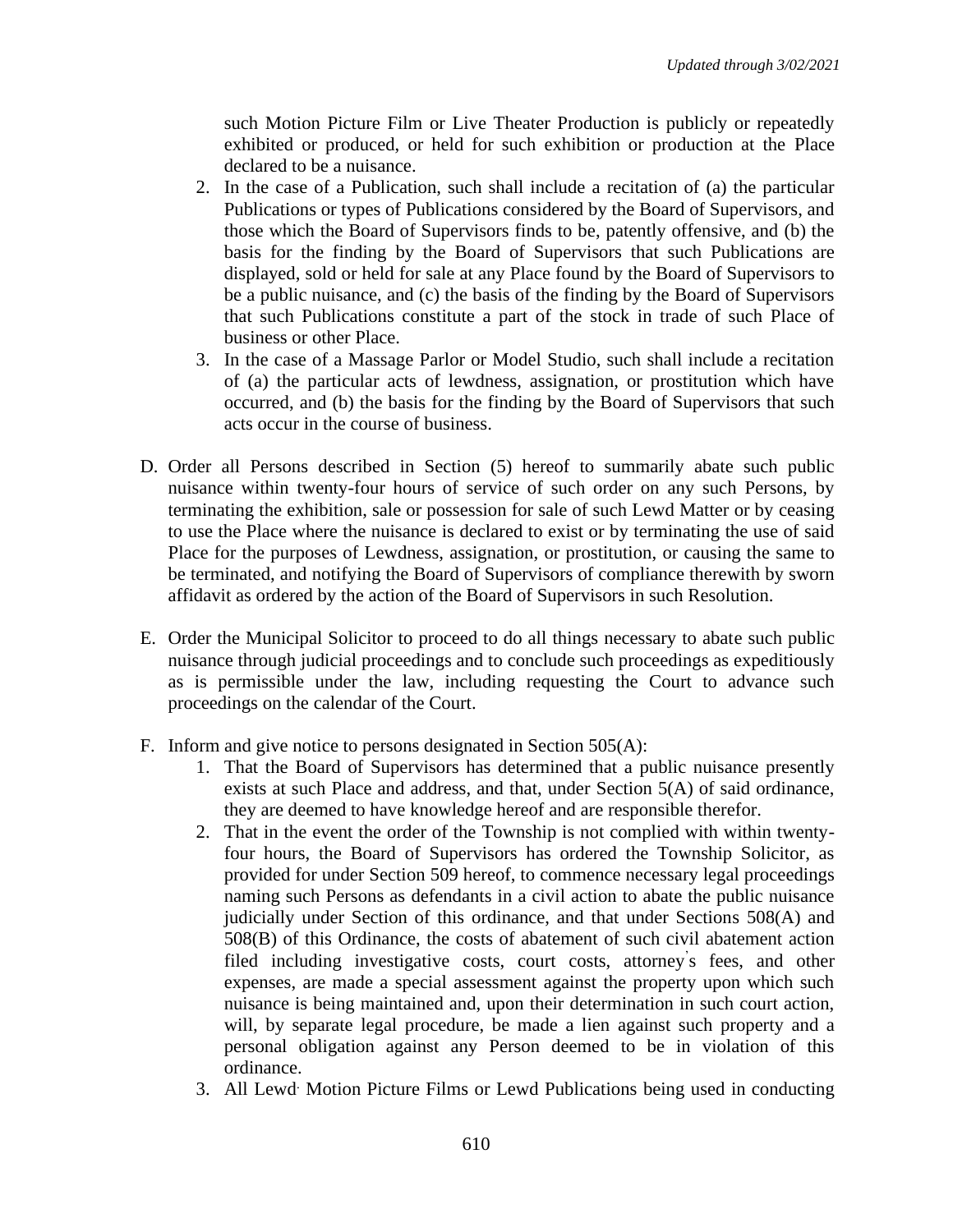and maintaining such public nuisance are contraband and the subject of forfeiture, and

- 4. From and after service on the owner or operator of such Place, or its manager, or acting manager, or Person then in charge of such a place, of a true and correct copy of this ordinance and a true and correct copy of such Resolution, any and all monies paid as admission price to or for the exhibition or exhibitions of such Lewd Motion Picture Films or production of such Lewd Live Theater Productions, and valuable consideration received for the sale of such Lewd Publications, and all monies or other valuable consideration received for services rendered in such Massage Parlors or Model Studios are a public nuisance, as personal property used in conducting and maintaining such nuisance and, as such, are the subject of forfeiture.
- G. Order that a true and correct copy of said Resolution and a true and correct copy of this ordinance be delivered forthwith in any manner normally used to effectuate personal service of process to all Persons of record having any legal or equitable interest in the real property, and to the regular or acting manager or persons in charge of the place therein declared a public nuisance.

## **§508. Forfeiture to the General Fund of the Township, Cost of Abatement; Manner of Collection.**

- A. Upon judgment for the Township in legal proceedings brought pursuant to this ordinance, an accounting shall be made by such defendant or defendants of all monies or valuable consideration received by them which have been declared to be a public nuisance under Sections 502(C), 503(C) or 504(B) of this ordinance. Such monies or their equivalent and any valuable consideration received shall be forfeited to the General Fund of the Township or to the Township as property of the Township if any valuable consideration received be not money.
- B. The cost of abatement shall include the following:
	- 1. Investigative costs.
	- 2. Court costs.
	- 3. Reasonable attorney's fees arising out of the preparation for, and trial of the cause, and appeals therefrom, and other costs allowed on appeal.
	- 4. Printing costs of trial and appellate briefs, and all other papers filed in such proceeding.

Such cost of abatement is herein made a special assessment against the property upon which such nuisance is maintained. Upon its determination in a civil action, such shall, by separate legal proceeding, be made a lien against such property and a personal obligation against any Person, and shall be collected at the same time and in the same manner as ordinary township taxes are collected, and shall be subject to the same penalties and the same procedure and sale in the case of delinquency as provided for ordinary township taxes. All laws applicable to the levy, collection and enforcement of township taxes shall be applicable to such special assessment.